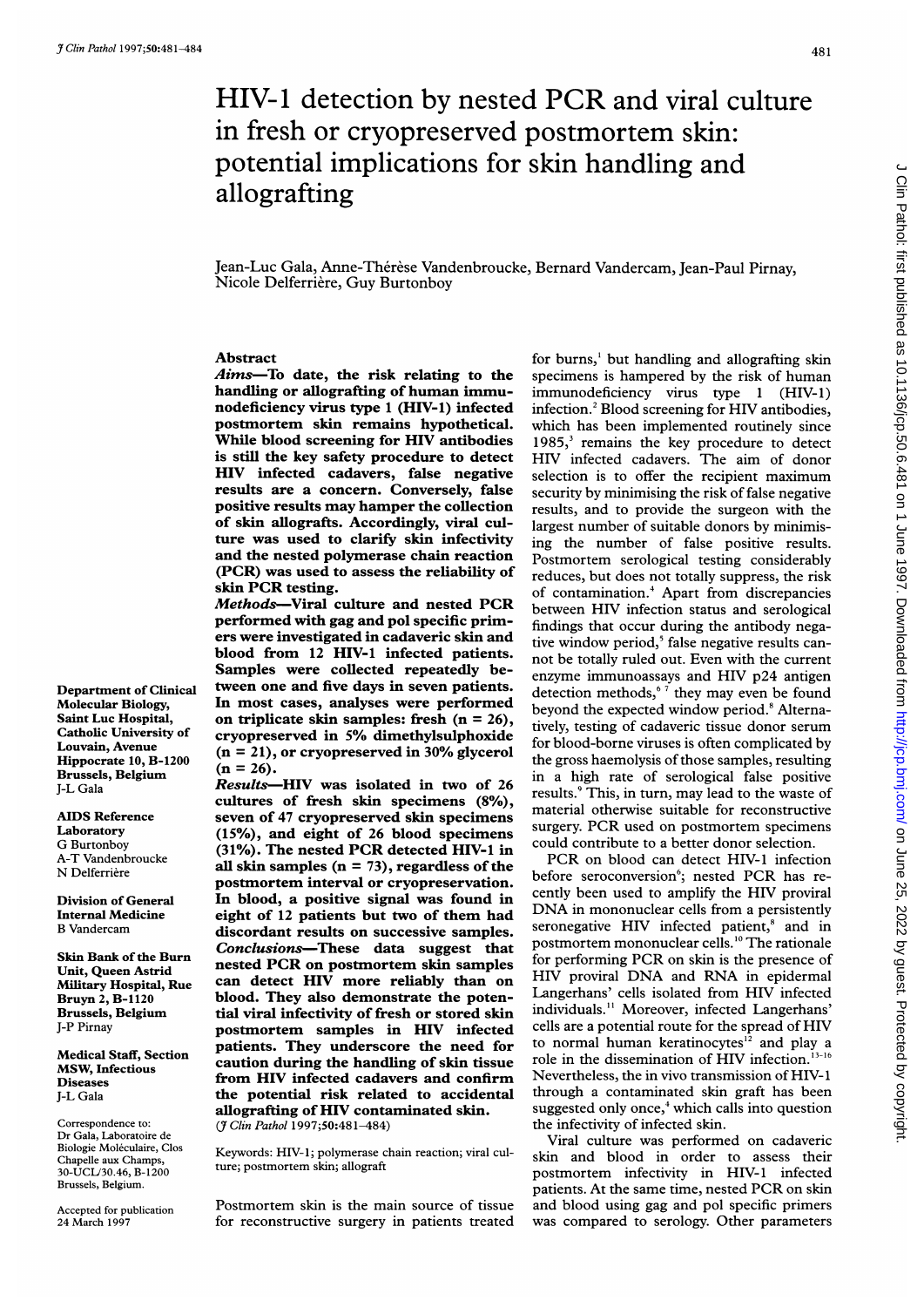

Figure 1 Paraffin section of an HIV contaminated postmortem skin specimen. The  $s$ pecimen was collected 24 hours after death with an electric dermatoma. fixed in Bouin's fluid and stained with haematoxylin and eosin.



Figure 2 Results of HIV-1 detection by nested PCR in skin and blood postmortem samples. Top square, skin; bottom square, blood; numbers are postmortem interval in hours. For each skin specimen collected, PCR was performed on fresh and DMSO and glycerol cryopreserved samples. For patients  $1-5$ , no DMSO stored sample was available. PCR results were identical for these different types of skin sample and are, therefore, represented by a single square.

including the time interval between death and sample collection and the effects of the cryopreservation procedure were also examined.

#### Methods

#### SAMPLES

After family consent, the cadavers of 12 patients with aquired immunodeficiency syndrome (AIDS) and five HIV negative controls who died at the St Luc University Hospital were included in the study. In the hour following death, each body was placed in ated vault at a temperature between 2°C and 4°C. Skin and blood specimens wer at the same time during the first 48 hours after

death from the <sup>17</sup> patients. For seven HIV infected cadavers, tissue and blood were collected daily until burial, except for patient 12 (day 3 missing). The postmortem interval (the time between death and sample collection) varied between four and 102 hours. After thorough skin shaving and cleaning with antiseptic and sterile paraffin, <sup>a</sup> 5-10 mm thick dermoepidermal sheet (fig 1) was obtained from the thigh by using an electric dermatoma (Aesculap AG, Germany). Skin sheets were tested for HIV using viral culture and PCR both after collection  $(n = 31)$  and after cryopreservation  $(n = 57)$ . The samples, including those from the five controls, were cryopreserved in 5% dimethylsulphoxide (DMSO) ( $n = 26$ ) as well as in 30% glycerol ( $n = 31$ ) and maintained in liquid nitrogen until retesting. Concurrently, 2-4 ml of blood was drawn from the jugular, subclavian, or inguinal vessels, in both ethylenediamine tetra-acetic acid containing tubes and plain glass tubes.

#### SAMPLE PREPARATION

Blood and skin specimens for direct testing were either prepared immediately or maintained, for a maximum of 48 hours, at  $4^{\circ}$ C until processed. Blood mononuclear cells were separated by centrifugation over Lymphopaque gradient. Skin samples were minced with a scalpel and the cells collected after enzymatic digestion (trypsin, Gibco BRL Life Technologies, Scotland). Cells were washed in phosphate buffered saline.

#### NESTED POLYMERASE CHAIN REATION

A nested PCR was performed using gag and pol specific primers as described previously." DNA was extracted from a total of  $2 \times 10^6$ mononuclear cells for blood and a range of  $0.1-2 \times 10^6$  (mean  $1.2 \times 10^6$ ) cells for the skin. After resuspension in 50 µl buffer (100 mM KCl, <sup>10</sup> mM Tris HCl, pH 8.3, and 2.5 mM 102 MgCl<sub>2</sub>), the cells were lysed in 50  $\mu$ l lysis buffer (10 mM Tris HCl, pH 8.3, 2.5 mM  $MgCl<sub>2</sub>$ , 1% Tween, and 1% NP40) with 4 µl proteinase Day 5 K at 25 mg/ml. After digestion for one hour at 60°C, the enzyme was inactivated by heating for 15 minutes at  $95^{\circ}$ C. During the first amplification step,  $5 \mu l$  of the DNA solution was mixed with PCR reaction buffer (final volume  $150 \mu$ . Two sets of primers, recognising a 473 base pair sequence of the gag gene and a 244 base pair sequence of the pol gene, were used separately. In the second amplification step,  $1 \mu$ l of the amplified product was mixed with PCR buffer (final volume  $50 \text{ µl}$ ) and primers recognising a 248 base pair sequence for the gag gene and a 128 base pair sequence for the pol gene. The HIV-1 infected cell line 8E5, containing a single copy of the HIV-1 proviral DNA, was used as a positive control.<sup>18</sup> Mononuclear cells from seronegative blood donors were used as negative controls.

> The cells were resuspended in culture medium at a concentration of  $10^6$  cells/ml. Blood or skin cells  $(2 \times 10^5 \text{ cells})$  were co-cultivated with phytohaemagglutinin (PHA) stimulated CD4 lymphocytes from HIV-1 seronegative donors in the presence of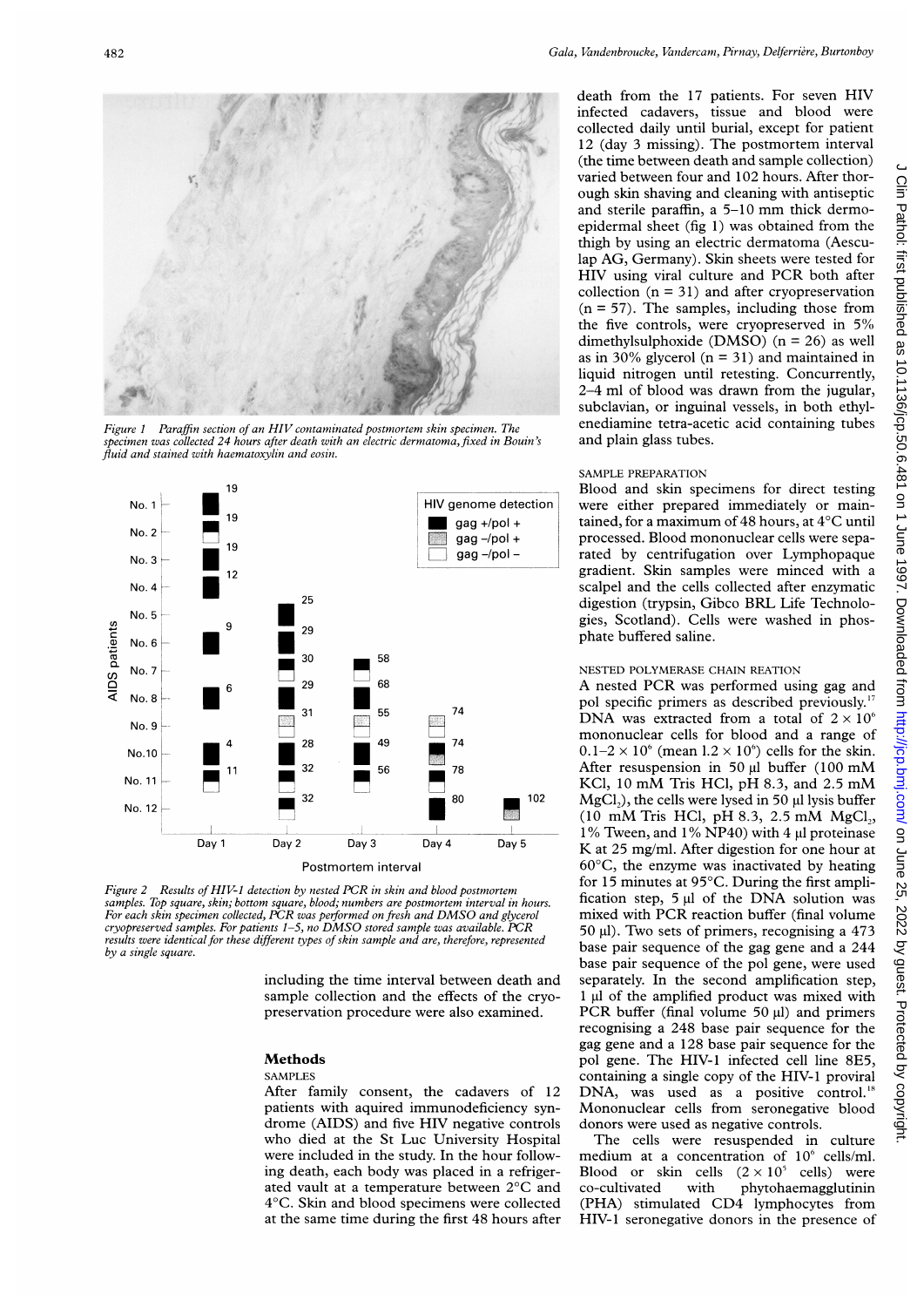

Figure 3 Illustration of the nested PCR results with blood and skin specimens: 248 base pair (bp) gag sequence; 128 bp pol sequence; Marker, molecular weight marker; NC, negative control (blood from a seronegative blood donor); SlalSlb, skin sample from patient number 2 (analysis in duplicate); BlalBlb, blood sample from patient number 2 (analysis in duplicate); S21S31S4, skin samples from patients 3, 4, and 5, respectively; PC, positive control.

5 UI/ml recombinant interleukin-2 (Biotest, Belgium) and 2 mg/ml Polybrene. The cocultures were incubated for a period of 24 days. Twice a week the supernatants were replaced with fresh medium and once a week  $5 \times 10^4$ PHA stimulated CD4 lymphocytes were added to the culture. The supernatants were tested twice a week for the presence of HIV-1 p24 antigen with a commercial enzyme immunoassay kit (Coulter). A culture was considered positive for HIV-1 if two serial supernatant samples were positive consecutively with a twofold or greater increase in reactivity.

Serum samples were assayed using Wellcozyme HIV1+2 (Murex, Wellcome, UK), Serodia HIV1/2 (Lameris, Fujirebio, Japan), Coulter HIV-1 p24 Antigen Assay (Coulter, Hialeah, USA), and confirmation tests New LAV Blot I/II (Sanofi Pasteur, Institute Pasteur, France), according to the manufacturers' instructions.

## Results

In all the skin specimens  $(n = 73)$  from the infected patients, PCR detected HIV proviral DNA, regardless of the postmortem interval and the cryopreservation procedure (fig 2); gag

Table 1 HIV-1 positive cultures and postmortem interval for the 12 AIDS patients

| Patient number | Fresh skin $(n=26)$ DMSO $(n=21)$ | Cryopreserved skin |                        |               |
|----------------|-----------------------------------|--------------------|------------------------|---------------|
|                |                                   |                    | $Glycerol(n=26)$       | $Blood(n=26)$ |
|                |                                   | ND                 |                        |               |
| $\overline{c}$ |                                   | ND                 |                        |               |
| 3              |                                   | ND                 |                        | 19 hours      |
| 4              |                                   | ND                 |                        |               |
| 5              |                                   | ND                 |                        | 25 hours      |
| 6              |                                   |                    |                        | 9, 29 hours   |
| 7              |                                   | 58 hours           |                        |               |
| 8              |                                   |                    |                        | $6, 29$ hours |
| 9              | 31 hours                          |                    |                        |               |
| 10             | 49 hours                          | 28 hours           | 4, 28, 49, 74<br>hours | 4 hours       |
| 11             |                                   | 78 hours           |                        |               |
| 12             |                                   |                    |                        | 80 hours      |

and pol sequences were found in the serial fresh and thawed skin specimens from <sup>11</sup> of 12 patients (fig 3) while the pol sequence only was detected in one patient (number 9).

The number of PCR positive blood samples with respect to postmortem interval were: six of eight (day 1), four of eight (day 2), one of five (day 3), two of four (day 4), and one of one (day 5). However, two late samples (days 4 and 5) were positive only for the pol sequence while being positive for gag and pol on earlier samples. Altogether, both sequences were detected in only eight of 12 (67%) patients, corresponding to 12 of 26 (46%) blood samples (fig 3). The HIV-1 sequences were not detected in the consecutive blood samples from three different cases (patients number 7, 9, and 11) or in the sample from patient number 2. The average postmortem interval for the positive and negative results was 35 hours (range, 4-102 hours; mean (SEM), 35 (8)) and 45 hours (range, 11-78 hours; mean (SEM), 45 (7)), respectively (not statistically significant). No positive results were obtained for blood or skin specimens from the HIV negative patients and there were no false negative results with the 8E5 cell line.

Among the AIDS patients, HIV-1 was detected in viral cultures of nine of 73 skin specimens (12%) obtained from four of 12 bodies (33%) (table 1). Positive cultures were obtained from two of 26 fresh skin samples (patients <sup>9</sup> and 10), three of <sup>21</sup> DMSO samples (patients 7, 10, and 11), and four consecutive glycerol specimens collected from the same body (patient number 10). It was also detected in eight of 26 blood specimens (31 %) collected from six of 12 AIDS patients (50%). All the viral cultures of blood and skin from the HIV negative patients were negative.

Anti-HIV antibodies were found in each postmortem plasma sample from HIV infected patients. No discrepant results were obtained between the assays.

## **Discussion**

The persistence of HIV-1 infectivity has been reported in fresh<sup>10-19</sup> or frozen postmortem  $specimens<sup>20</sup>$  including blood, bone, brain, spleen, lung, and lymphoid tissue; this highlights the potential risk for transmission by cadaveric material. However, infectivity does not appear to be equivalent for all types of tissues: among the unprocessed specimens, freshfrozen bone appears more infective than corneas, lyophilised soft tissue, or marrow evacuated fresh-frozen bone.<sup>5</sup> The transmission of HIV-1 infection through skin grafts has been hypothesised in a short case report,<sup>4</sup> but the risk related to the presence of HIV-1 in cadaver skin is so far unknown.<sup>2</sup> In the current study, positive cultures obtained with fresh, as well as glycerol and DMSO cryopreserved skin specimens, clearly demonstrate the potential infectivity of this material.

Using nested PCR, detection of the HIV sequences in skin specimens was successful on every skin sample from HIV infected patients, even samples collected several days after death. Results using cryopreserved skin were identical